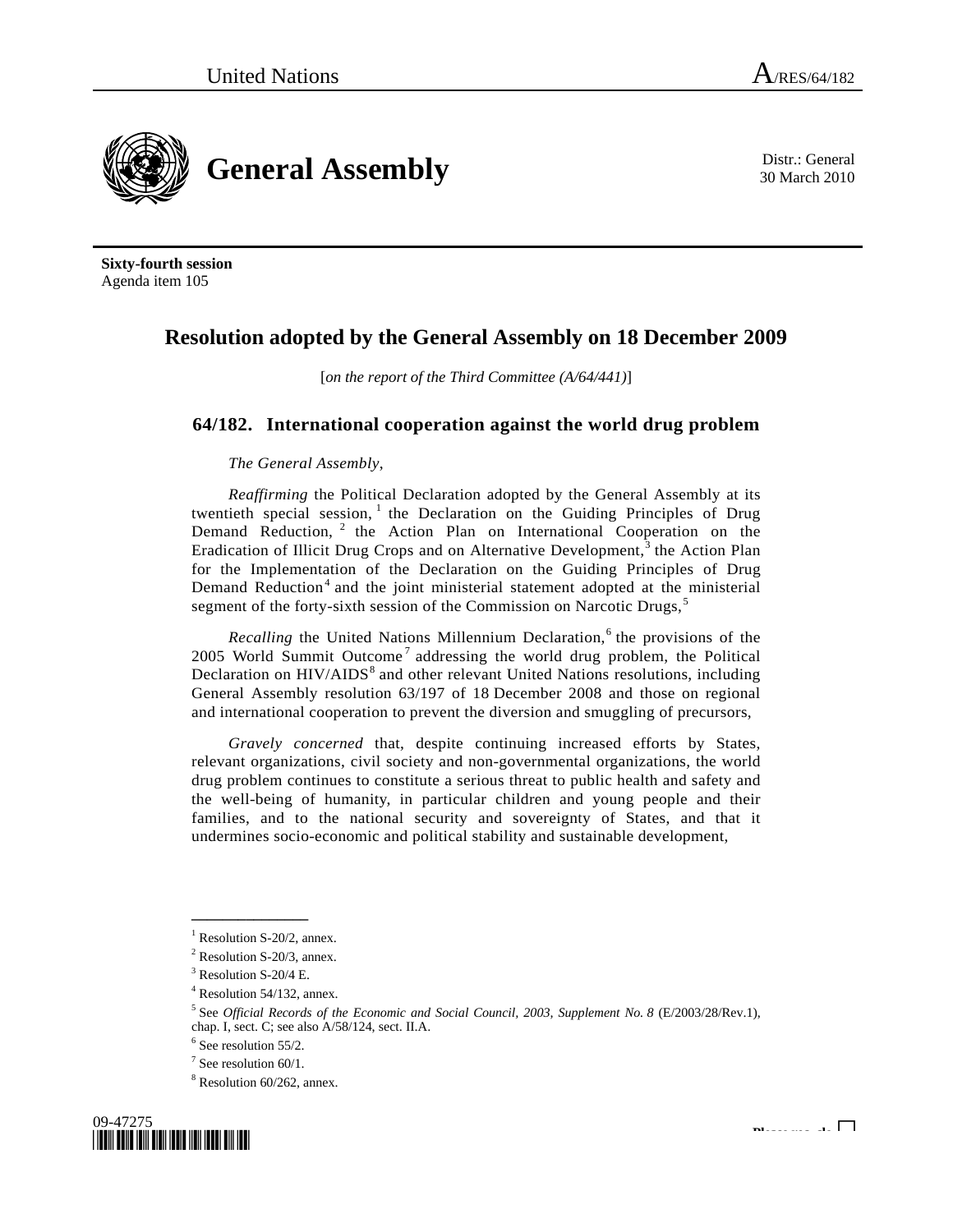*Welcoming* the outcome of the high-level segment of the fifty-second session of the Commission on Narcotic Drugs,  $9$  and in that regard recalling resolution 63/197, in which the General Assembly decided to consider the results of the high-level segment at a plenary meeting of the Assembly at its sixty-fourth session,

*Recalling* resolutions adopted by the Commission on Narcotic Drugs at its fifty-second session, <sup>10</sup> in particular resolutions 52/2, 52/3, 52/4 and 52/10 of 20 March 2009, and noting the outcomes of all the round-table discussions of the high-level segment of that session, $9$ 

*Reaffirming* that countering the world drug problem in all its aspects requires a political commitment to reducing supply, as an integral component of a balanced and comprehensive drug control strategy, in accordance with the principles enshrined in the Political Declaration adopted by the General Assembly at its twentieth special session and the measures to enhance international cooperation to counter the drug problem,  $11$  including the Action Plan on International Cooperation on the Eradication of Illicit Drug Crops and on Alternative Development, also adopted at that session,

*Reaffirming equally* that reducing illicit drug use and its consequences requires a political commitment to efforts to reduce demand, which must be demonstrated by sustained widespread demand reduction initiatives that integrate a comprehensive public health approach spanning the spectrum of prevention, education, early intervention, treatment, recovery support, rehabilitation and reintegration efforts, in accordance with the Declaration on the Guiding Principles of Drug Demand Reduction, adopted by the General Assembly at its twentieth special session,

*Recognizing* that international cooperation in demand reduction and supply reduction has shown that positive results can be achieved through sustained and collective efforts, and expressing its appreciation for the initiatives in this regard,

*Reaffirming* that the world drug problem remains a common and shared responsibility that requires effective and increased international cooperation and demands an integrated, multidisciplinary, mutually reinforcing and balanced approach to supply and demand reduction strategies,

 1. *Adopts* the Political Declaration and Plan of Action on International Cooperation towards an Integrated and Balanced Strategy to Counter the World Drug Problem, as adopted at the high-level segment of the fifty-second session of the Commission on Narcotic Drugs,  $12$  and calls upon States to take the measures necessary to fully implement the actions set out therein, with a view to attaining in a timely manner their goals and targets;

 2. *Reaffirms* that countering the world drug problem is a common and shared responsibility that must be addressed in a multilateral setting, requires an integrated and balanced approach and must be carried out in full conformity with the purposes and principles of the Charter of the United Nations and other

<sup>&</sup>lt;sup>9</sup> See *Official Records of the Economic and Social Council, 2009, Supplement No. 8 (E/2009/28), chap. X;* see also A/64/92-E/2009/98, sect. II.

<sup>&</sup>lt;sup>10</sup> See *Official Records of the Economic and Social Council, 2009, Supplement No. 8* (E/2009/28), chap. I, sect. C.

 $^{11}$  Resolutions S-20/4 A–E.

<sup>&</sup>lt;sup>12</sup> See *Official Records of the Economic and Social Council, 2009, Supplement No. 8* (E/2009/28), chap. I, sect. C; see also A/64/92-E/2009/98, sect. II.A.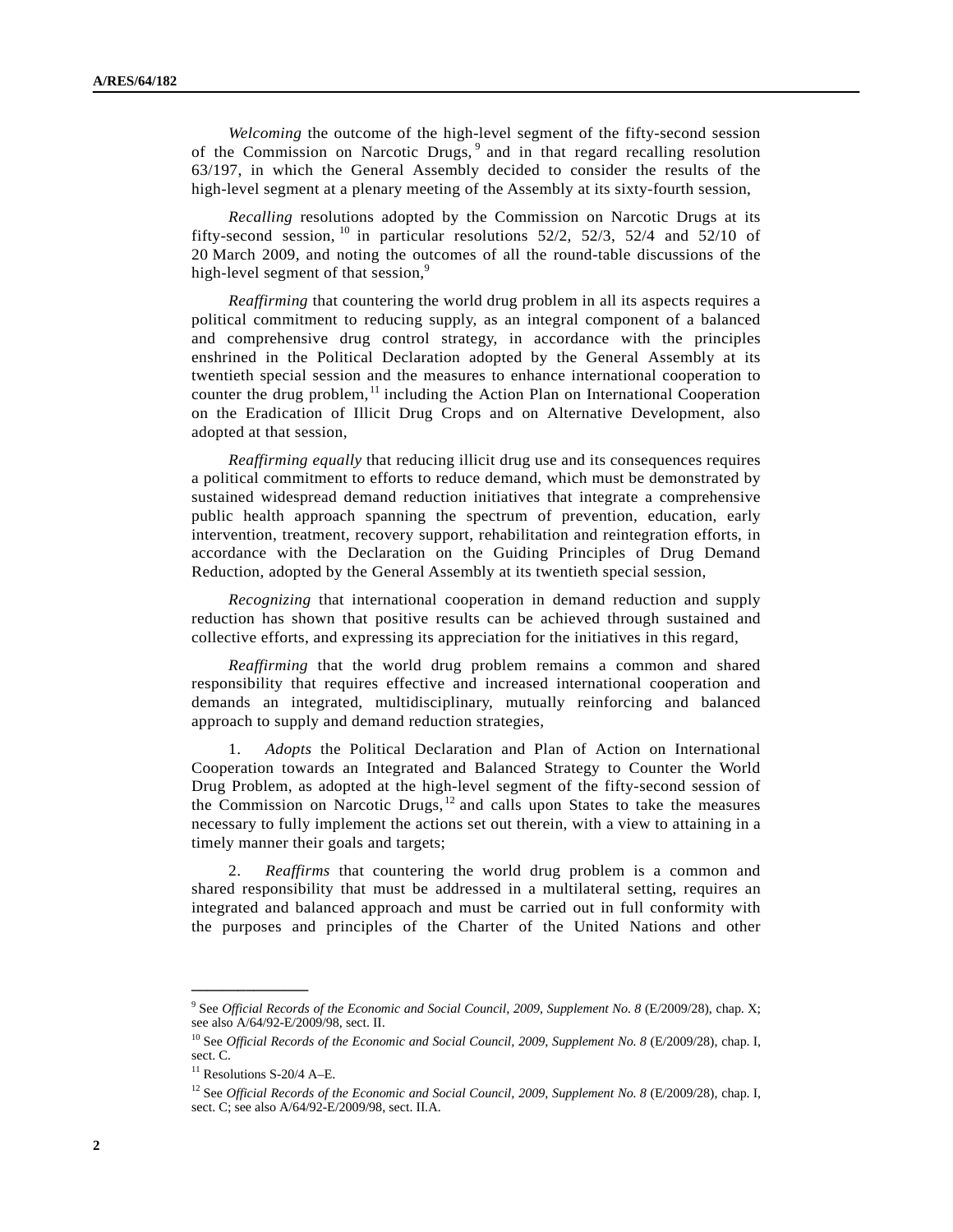provisions of international law, the Universal Declaration of Human Rights,<sup>13</sup> and the Vienna Declaration and Programme of Action<sup>14</sup> on human rights, and, in particular, with full respect for the sovereignty and territorial integrity of States, for the principle of non-intervention in the internal affairs of States and for all human rights and fundamental freedoms, and on the basis of the principles of equal rights and mutual respect;

 3. *Undertakes* to promote bilateral, regional and international cooperation, including through intelligence-sharing and cross-border cooperation, aimed at countering the world drug problem more effectively, in particular by encouraging and supporting such cooperation by those States most directly affected by illicit crop cultivation and the illicit production, manufacture, transit, trafficking, distribution and abuse of narcotic drugs and psychotropic substances;

 4. *Reiterates* the commitment of Member States to promoting, developing, reviewing or strengthening effective, comprehensive, integrated drug demand reduction programmes, based on scientific evidence and covering a range of measures, including primary prevention, early intervention, treatment, care, rehabilitation, social reintegration and related support services, aimed at promoting health and social well-being among individuals, families and communities and reducing the adverse consequences of drug abuse for individuals and society as a whole, taking into account the particular challenges posed by high-risk drug users, in full compliance with the three international drug control conventions and in accordance with national legislation, and commits Member States to investing increased resources in ensuring access to those interventions on a non-discriminatory basis, including in detention facilities, bearing in mind that those interventions should also consider vulnerabilities that undermine human development, such as poverty and social marginalization;

 5. *Notes with great concern* the adverse consequences of drug abuse for individuals and society as a whole, reaffirms the commitment of all Member States to tackling those problems in the context of comprehensive, complementary and multisectoral drug demand reduction strategies, in particular such strategies targeting youth, also notes with great concern the alarming rise in the incidence of HIV/AIDS and other blood-borne diseases among injecting drug users, reaffirms the commitment of all Member States to working towards the goal of universal access to comprehensive prevention programmes and treatment, care and related support services, in full compliance with the international drug control conventions and in accordance with national legislation, taking into account all relevant General Assembly resolutions and, when applicable, the *WHO, UNODC, UNAIDS Technical Guide for Countries to Set Targets for Universal Access to HIV Prevention, Treatment*  and Care for Injecting Drug Users, <sup>15</sup> and requests the United Nations Office on Drugs and Crime to carry out its mandate in this area in close cooperation with relevant organizations and programmes of the United Nations system, such as the World Health Organization, the United Nations Development Programme and the Joint United Nations Programme on HIV/AIDS (UNAIDS);

 6. *Acknowledges* the continuing efforts made and progress achieved in countering the world drug problem, notes with great concern the unprecedented surge in the illicit production of and trafficking in opium, the continuing illicit

**\_\_\_\_\_\_\_\_\_\_\_\_\_\_\_**  <sup>13</sup> Resolution 217 A (III).

<sup>14</sup> A/CONF.157/24 (Part I), chap. III.

<sup>&</sup>lt;sup>15</sup> Available from www.who.int/hiv/pub/idu/targetsetting/en/index.html.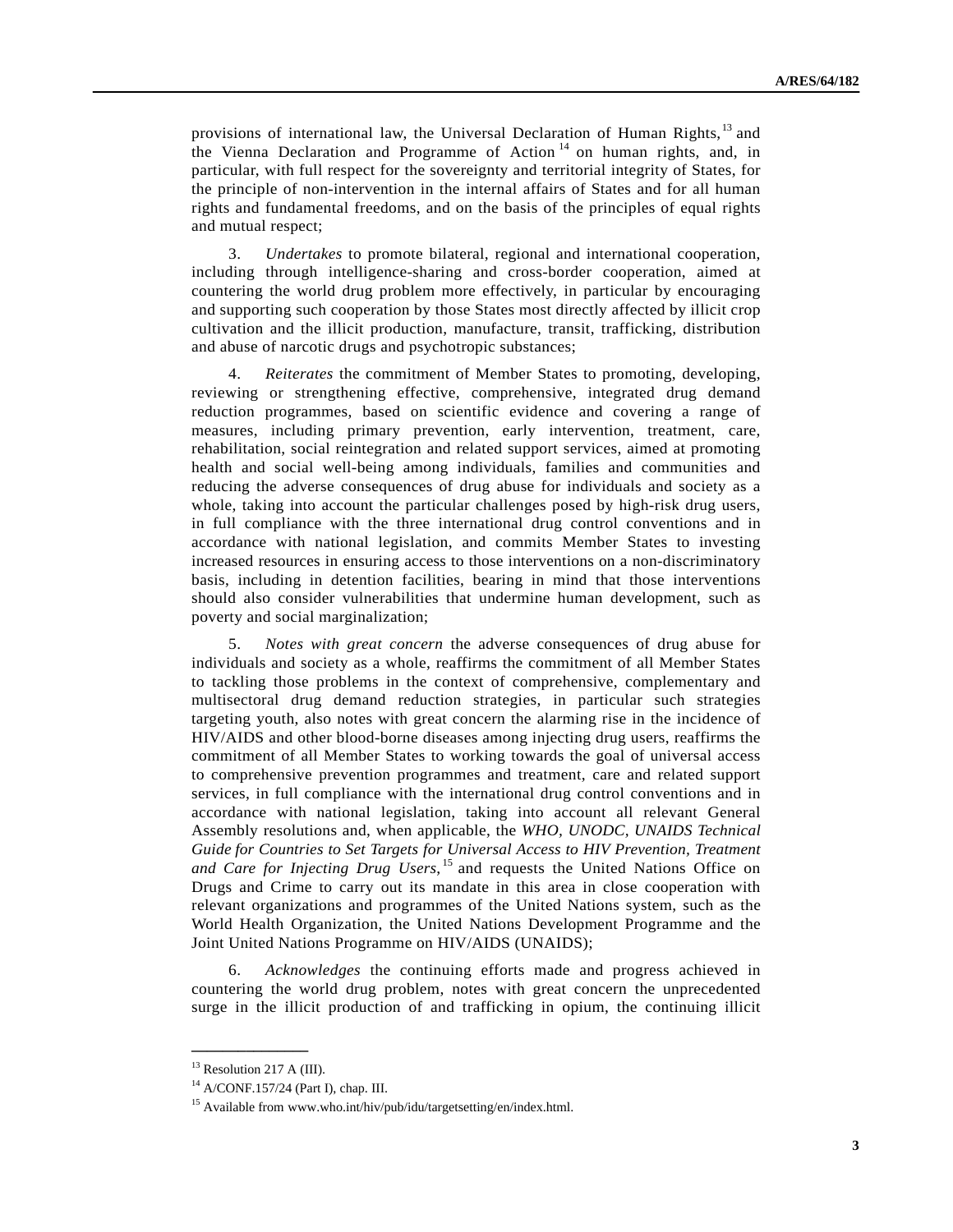manufacture of and trafficking in cocaine, the increasing illicit production of and trafficking in cannabis and the increasing diversion of precursors, as well as the related distribution and use of illicit drugs, and stresses the need to strengthen and intensify joint efforts at the national, regional and international levels to tackle those global challenges in a more comprehensive manner, in accordance with the principle of common and shared responsibility, including by means of enhanced and better coordinated technical and financial assistance;

7. *Recognizes* that:

 (*a*) Sustainable crop control strategies targeting the illicit cultivation of crops used for the production of narcotic drugs and psychotropic substances require international cooperation based on the principle of shared responsibility and an integrated and balanced approach, taking into account the rule of law and, where appropriate, security concerns, with full respect for the sovereignty and territorial integrity of States, the principle of non-intervention in the internal affairs of States and all human rights and fundamental freedoms;

 (*b*) Such crop control strategies include, inter alia, alternative development and, where appropriate, preventive alternative development programmes, eradication and law enforcement measures;

 (*c*) Such crop control strategies should be in full conformity with article 14 of the United Nations Convention against Illicit Traffic in Narcotic Drugs and Psychotropic Substances of 1988<sup>16</sup> and appropriately coordinated and phased in accordance with national policies in order to achieve the sustainable eradication of illicit crops, noting furthermore the need for Member States to undertake to increase long-term investment in such strategies, coordinated with other development measures, in order to contribute to the sustainability of social and economic development and poverty eradication in affected rural areas, taking due account of the traditional licit uses of crops where there is historical evidence of such use and giving due consideration to the protection of the environment;

 8. *Also recognizes* the significant role played by developing countries with extensive expertise in alternative development in promoting best practices and lessons learned from such programmes, and invites them to continue sharing those best practices with States affected by illicit crop cultivation, including those emerging from conflict, with a view to using them, where appropriate, in accordance with the national specificities of each State;

 9. *Stresses* the urgent need to respond to the serious challenges posed by the increasing links between drug trafficking, corruption and other forms of organized crime, including trafficking in human beings, trafficking in firearms, cybercrime and, in some cases, terrorism and money-laundering, including money-laundering in connection with the financing of terrorism, and to the significant challenges faced by law enforcement and judicial authorities in responding to the ever-changing means used by transnational criminal organizations to avoid detection and prosecution;

 10. *Reaffirms* the importance of the United Nations Office on Drugs and Crime and its regional offices in building capacity at the local level in the fight against transnational organized crime and drug trafficking, and urges the Office to consider regional vulnerabilities, projects and impact in the fight against drug

<sup>16</sup> United Nations, *Treaty Series*, vol. 1582, No. 27627.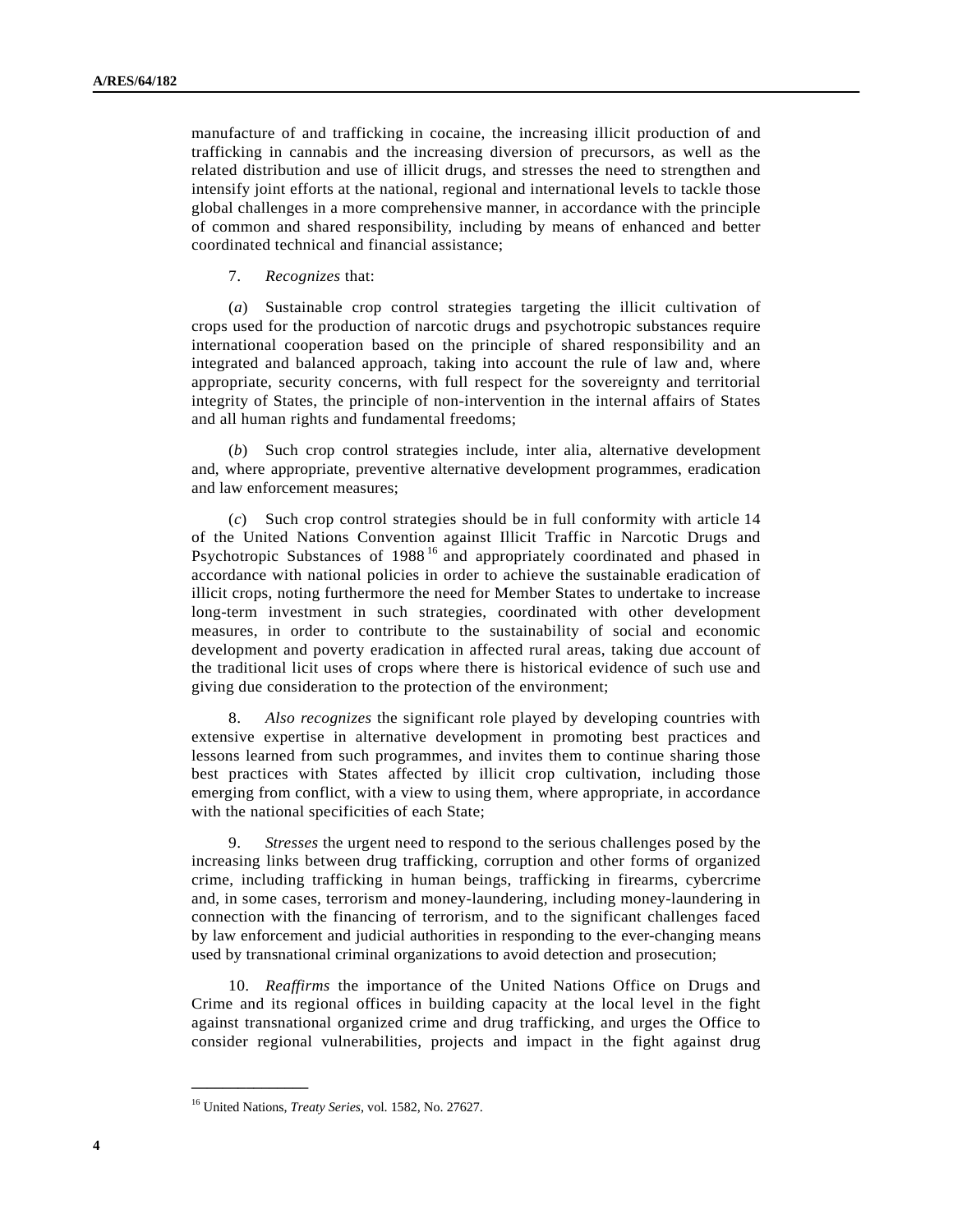trafficking, in particular in developing countries, when deciding to close and allocate offices, with a view to maintaining an effective level of support to national and regional efforts in combating the world drug problem;

 11. *Urges* the United Nations Office on Drugs and Crime to increase collaboration with intergovernmental, international and relevant regional organizations involved in combating the world drug problem, as appropriate, in order to share best practices and to maximize the benefits from their unique comparative advantage;

 12. *Recognizes* the need to collect relevant data and information regarding international cooperation for countering the world drug problem at the national, bilateral, subregional, regional and international levels, and urges all Member States to support dialogue through the Commission on Narcotic Drugs in order to address this issue;

 13. *Requests* the United Nations Office on Drugs and Crime, upon request, to continue providing technical assistance to Member States so as to enhance capacity in countering the world drug problem, including by carrying out training programmes to develop indicators and instruments for the collection and analysis of accurate, reliable and comparable data on all relevant aspects of the world drug problem and, where appropriate, the enhancement or development of new national indicators and instruments;

 14. *Urges* all Governments to provide the fullest possible financial and political support to the United Nations Office on Drugs and Crime by widening its donor base and increasing voluntary contributions, in particular general-purpose contributions, so as to enable it to continue, expand, improve and strengthen its operational and technical cooperation activities, within its mandates, in particular with a view to the full implementation of the Political Declaration adopted by the General Assembly at its twentieth special session<sup>1</sup> and the Political Declaration and Plan of Action on International Cooperation towards an Integrated and Balanced Strategy to Counter the World Drug Problem adopted at the high-level segment of the fifty-second session of the Commission on Narcotic Drugs, as well as, where appropriate, relevant resolutions adopted by the Commission at that session,  $10$  and recommends that a sufficient share of the regular budget of the United Nations continue to be allocated to the Office to enable it to carry out its mandates in a consistent and stable manner;

 15. *Encourages* the Commission on Narcotic Drugs, as the principal policymaking organ of the United Nations on matters of international drug control and as the governing body of the drug programme of the United Nations Office on Drugs and Crime, and the International Narcotics Control Board to strengthen their useful work on the control of precursors and other chemicals used in the illicit manufacture of narcotic drugs and psychotropic substances;

 16. *Urges* States that have not done so to consider ratifying or acceding to, and States parties to implement, as a matter of priority, all the provisions of the Single Convention on Narcotic Drugs of 1961 as amended by the 1972 Protocol,  $17$ the Convention on Psychotropic Substances of 1971,  $18$  the United Nations

<sup>&</sup>lt;sup>17</sup> Ibid., vol. 976, No. 14152.

<sup>18</sup> Ibid., vol. 1019, No. 14956.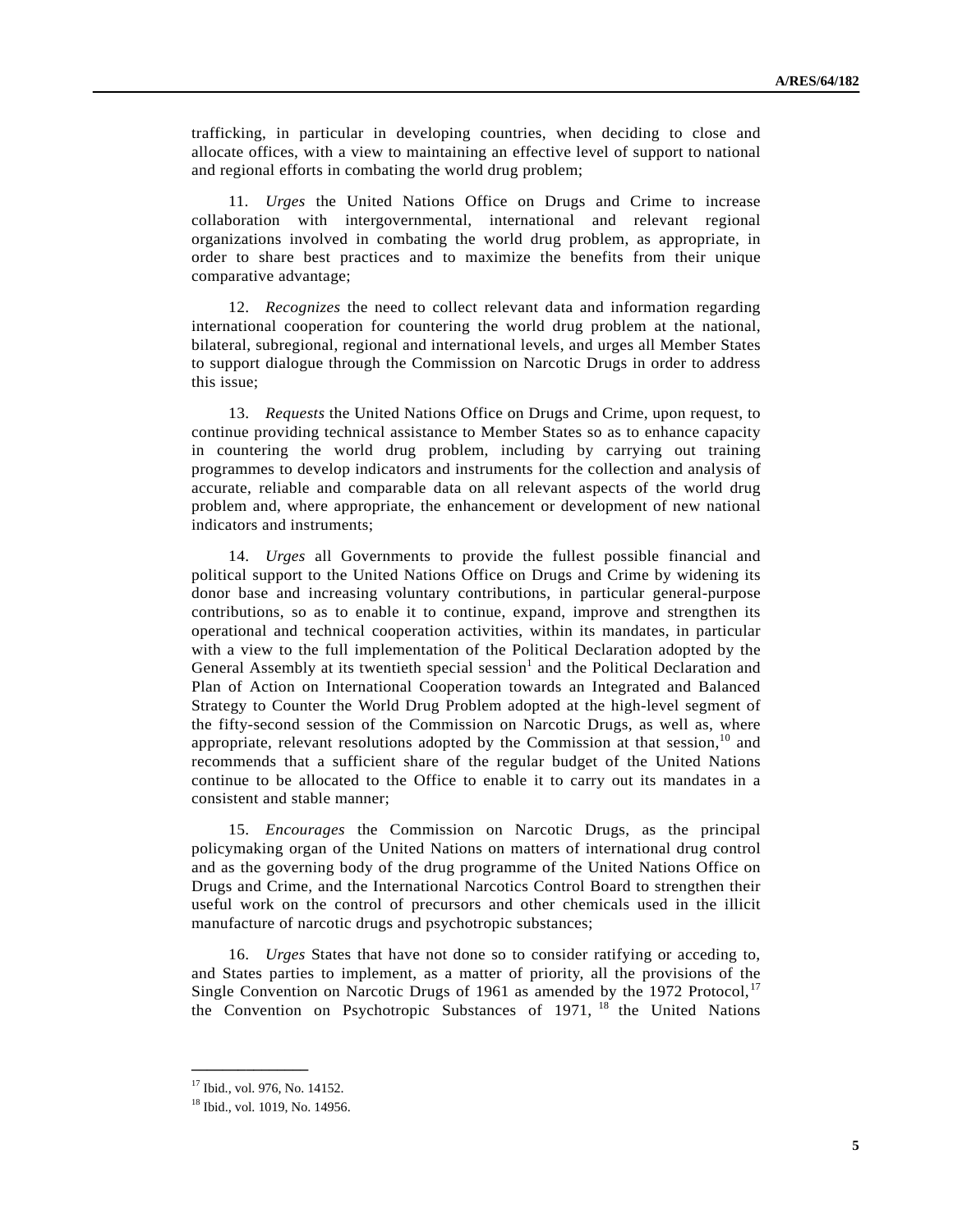Convention against Illicit Traffic in Narcotic Drugs and Psychotropic Substances of 1988, the United Nations Convention against Transnational Organized Crime and the Protocols thereto<sup>19</sup> and the United Nations Convention against Corruption;<sup>20</sup>

 17. *Urges* all Member States to implement the Action Plan for the Implementation of the Declaration on the Guiding Principles of Drug Demand Reduction<sup>4</sup> and to strengthen their national efforts to counter the abuse of illicit drugs in their populations, in particular among children and young people;

 18. *Takes note* of the outcome of the high-level segment of the fifty-second session of the Commission on Narcotic Drugs,<sup>9</sup> the *World Drug Report 2009* of the United Nations Office on Drugs and Crime<sup>21</sup> and the most recent report of the International Narcotics Control Board,  $^{22}$  and calls upon States to strengthen international and regional cooperation to counter the threat to the international community caused by the illicit production of and trafficking in drugs, as well as other aspects of the world drug problem, and to continue to take concerted measures, such as within the framework of the Paris Pact<sup>23</sup> and other relevant international initiatives;

 19. *Notes* that the International Narcotics Control Board needs sufficient resources to carry out all its mandates, reaffirms the importance of its work, encourages it to continue to carry out its work in accordance with its mandates, urges Member States to commit themselves in a common effort to assigning, where possible, adequate and sufficient budgetary resources to the Board, in accordance with Economic and Social Council resolution 1996/20 of 23 July 1996, emphasizes the need to maintain its capacity, inter alia, through the provision of appropriate means by the Secretary-General and adequate technical support from the United Nations Office on Drugs and Crime, and calls for enhanced cooperation and understanding between Member States and the Board to enable it to implement all its mandates under the international drug control conventions;

 20. *Welcomes* the important role played by civil society, in particular non-governmental organizations, in addressing the world drug problem, notes with appreciation their important contribution to the review process, and also notes that representatives of affected populations and civil society entities, where appropriate, should be enabled to play a participatory role in the formulation and implementation of drug demand and supply reduction policy;

 21. *Recommends* that the Economic and Social Council devote one of its high-level segments to a theme related to the world drug problem, and also recommends that the General Assembly hold a special session to address the world drug problem;

 22. *Encourages* the meetings of Heads of National Drug Law Enforcement Agencies and of the Subcommission on Illicit Drug Traffic and Related Matters in the Near and Middle East of the Commission on Narcotic Drugs to continue to contribute to the strengthening of regional and international cooperation, and in this regard acknowledges the discussions that took place at the nineteenth meeting of

<sup>&</sup>lt;sup>19</sup> Ibid., vols. 2225, 2237, 2241 and 2326, No. 39574.

<sup>20</sup> Ibid., vol. 2349, No. 42146.

<sup>21</sup> United Nations publication, Sales No. E.09.XI.12.

<sup>22</sup> United Nations publication, Sales No. E.09.XI.1.

 $23$  See S/2003/641, annex.